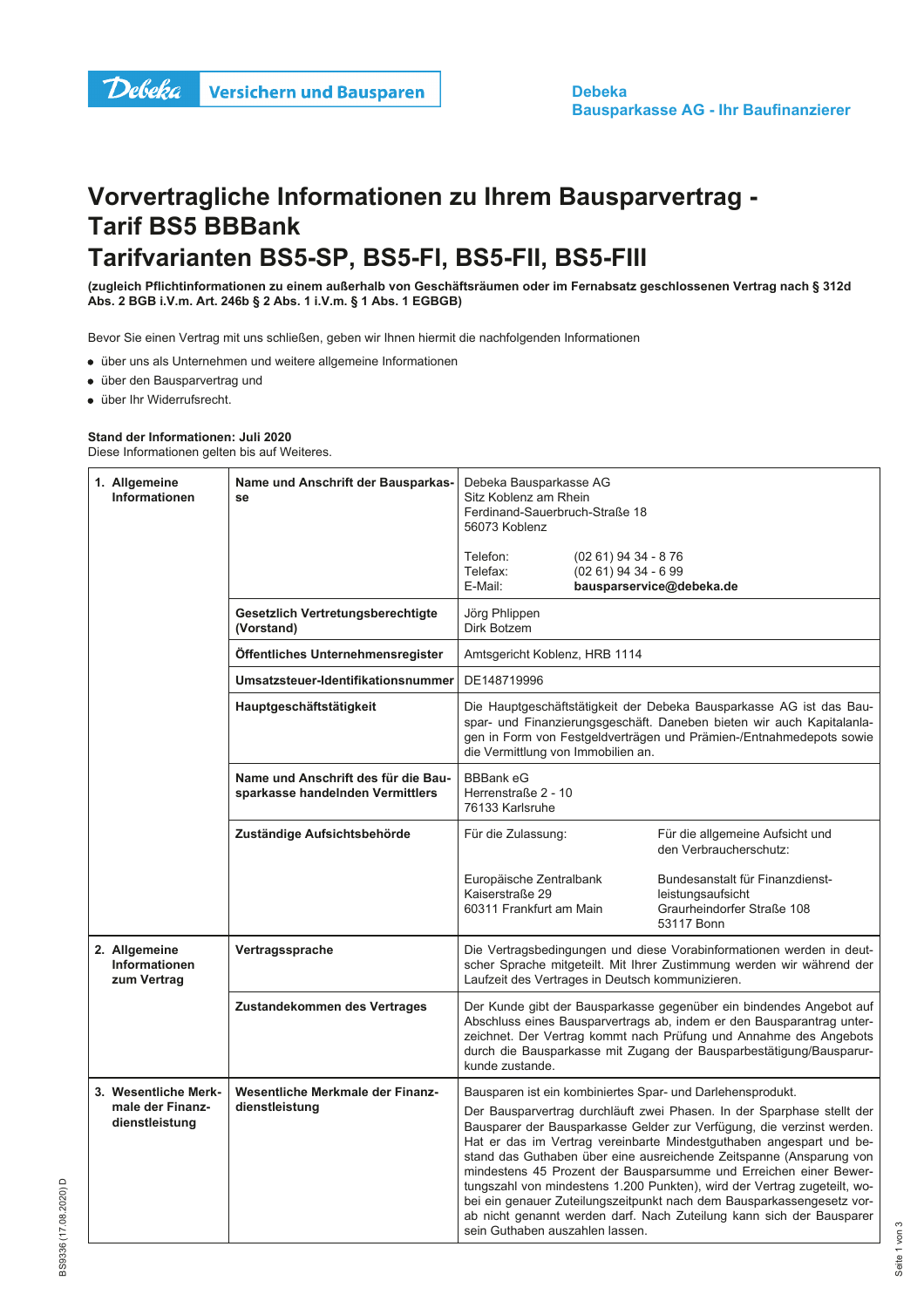|                                                           | Wesentliche Merkmale der Finanz-<br>dienstleistung                         | Zudem hat er - nach Beleihungs- und Bonitätsprüfung - einen Anspruch<br>auf ein Bauspardarlehen, welches für wohnungswirtschaftliche Maßnah-<br>men verwendet werden muss, in Höhe der Differenz aus Bausparsumme<br>und Sparguthaben. Die Höhe des Darlehenszinses wird bei Beantragung<br>des Bauspardarlehens fest vereinbart und ist von Zinsschwankungen auf<br>dem Kapitalmarkt unabhängig.<br>Die wesentlichen Merkmale des Bausparvertrags sind in dem Ihnen ausge-<br>händigten Produktinformationsblatt aufgeführt. Dieses kann auch im Inter-<br>net unter www.debeka.de abgerufen werden.                                                                                                                                                                                                                                                                                                                                                                                                                                                              |
|-----------------------------------------------------------|----------------------------------------------------------------------------|--------------------------------------------------------------------------------------------------------------------------------------------------------------------------------------------------------------------------------------------------------------------------------------------------------------------------------------------------------------------------------------------------------------------------------------------------------------------------------------------------------------------------------------------------------------------------------------------------------------------------------------------------------------------------------------------------------------------------------------------------------------------------------------------------------------------------------------------------------------------------------------------------------------------------------------------------------------------------------------------------------------------------------------------------------------------|
|                                                           | Einzelheiten hinsichtlich der Zah-<br>lung und der Erfüllung               | Der Bausparvertrag wird durch den Bausparer bespart. Der monatliche Re-<br>gelsparbeitrag beträgt 4 Promille der Bausparsumme. Das Bauspargutha-<br>ben wird mit 0,05 Prozent p.a. verzinst (Basiszins). Die Zinsen werden<br>dem Bausparguthaben jeweils am Ende des Kalenderjahres gutgeschrie-<br>ben. Sie werden nicht gesondert ausgezahlt.                                                                                                                                                                                                                                                                                                                                                                                                                                                                                                                                                                                                                                                                                                                   |
|                                                           |                                                                            | Nimmt der Bausparer nach Zuteilung des Bausparvertrags das Bauspar-<br>darlehen in Anspruch, zahlt die Bausparkasse die Darlehensvaluta an ihn<br>aus. Der Bausparer ist zur Zahlung der tariflich vereinbarten monatlichen<br>Zins- und Tilgungsraten verpflichtet.<br>Weitere Einzelheiten können den ausgehändigten Allgemeinen Bedingun-                                                                                                                                                                                                                                                                                                                                                                                                                                                                                                                                                                                                                                                                                                                       |
|                                                           |                                                                            | gen für Bausparverträge - Tarif BS5 - entnommen werden.                                                                                                                                                                                                                                                                                                                                                                                                                                                                                                                                                                                                                                                                                                                                                                                                                                                                                                                                                                                                            |
| 4. Preise und Kosten<br>sowie weitere<br>wichtige Aspekte | <b>Gesamtpreis des Bausparvertrags</b><br>und zusätzlich anfallende Kosten | Mit Abschluss des Bausparvertrags fällt eine Abschlussgebühr in Höhe<br>von 1,25 Prozent der Bausparsumme an. Eingehende Zahlungen werden<br>zunächst auf die Abschlussgebühr angerechnet.                                                                                                                                                                                                                                                                                                                                                                                                                                                                                                                                                                                                                                                                                                                                                                                                                                                                         |
|                                                           |                                                                            | Für die Kontoführung und die Darlehensgewährung fallen keine Gebühren<br>an.                                                                                                                                                                                                                                                                                                                                                                                                                                                                                                                                                                                                                                                                                                                                                                                                                                                                                                                                                                                       |
|                                                           |                                                                            | Für den Abschluss eines Bausparvertrages, erhält die BBBank vom<br>Debeka Lebensversicherungsverein a. G. ein Entgelt in Höhe von 0,20<br>Prozent bis maximal 0,55 Prozent der Bausparsumme.                                                                                                                                                                                                                                                                                                                                                                                                                                                                                                                                                                                                                                                                                                                                                                                                                                                                       |
|                                                           | Weitere Steuern/Kosten                                                     | Die Guthabenzinsen des Bausparvertrags unterliegen der Kapitalertrag-<br>steuer (Abgeltungsteuer), dem Solidaritätszuschlag und ggf. der Kirchen-<br>steuer. Es besteht die Möglichkeit, einen Freistellungsauftrag zu erteilen.<br>Im Hinblick auf die individuellen steuerlichen Auswirkungen wenden Sie<br>sich bitte an Ihr Finanzamt oder einen Steuerberater.                                                                                                                                                                                                                                                                                                                                                                                                                                                                                                                                                                                                                                                                                                |
|                                                           |                                                                            | Kosten für Anrufe oder Porto tragen Sie selbst.                                                                                                                                                                                                                                                                                                                                                                                                                                                                                                                                                                                                                                                                                                                                                                                                                                                                                                                                                                                                                    |
|                                                           | Widerrufsrecht und Widerrufsfolgen                                         | Widerrufsrecht<br>Sie können Ihre Vertragserklärung innerhalb von 14 Tagen ohne Angaben<br>von Gründen mittels einer eindeutigen Erklärung widerrufen. Die Frist be-<br>ginnt nach Erhalt dieser Belehrung auf einem dauerhaften Datenträger,<br>jedoch nicht vor Vertragsschluss und auch nicht vor Erfüllung unserer<br>Informationspflichten gemäß Art. 246b § 2 Absatz 1 in Verbindung mit<br>Art. 246b § 1 Absatz 1 EGBGB. Zur Wahrung der Widerrufsfrist genügt<br>die rechtzeitige Absendung des Widerrufs, wenn die Erklärung auf einem<br>dauerhaften Datenträger (z. B. Brief, Telefax, E-Mail) erfolgt. Der Widerruf<br>ist zu richten an:                                                                                                                                                                                                                                                                                                                                                                                                              |
|                                                           |                                                                            | Debeka Bausparkasse AG                                                                                                                                                                                                                                                                                                                                                                                                                                                                                                                                                                                                                                                                                                                                                                                                                                                                                                                                                                                                                                             |
|                                                           |                                                                            | 56054 Koblenz<br>Telefax:<br>$(0261)$ 94 34 - 6 99<br>E-Mail:<br>bausparservice@debeka.de                                                                                                                                                                                                                                                                                                                                                                                                                                                                                                                                                                                                                                                                                                                                                                                                                                                                                                                                                                          |
|                                                           |                                                                            |                                                                                                                                                                                                                                                                                                                                                                                                                                                                                                                                                                                                                                                                                                                                                                                                                                                                                                                                                                                                                                                                    |
|                                                           |                                                                            | Widerrufsfolgen<br>Im Falle eines wirksamen Widerrufs sind die beiderseits empfangenen<br>Leistungen zurückzugewähren. Sie sind zur Zahlung von Wertersatz für<br>die bis zum Widerruf erbrachte Dienstleistung verpflichtet, wenn Sie vor<br>Abgabe Ihrer Vertragserklärung auf diese Rechtsfolge hingewiesen wur-<br>den und ausdrücklich zugestimmt haben, dass wir vor dem Ende der Wi-<br>derrufsfrist mit der Ausführung der Gegenleistung beginnen. Besteht eine<br>Verpflichtung zur Zahlung von Wertersatz, kann dies dazu führen, dass<br>Sie die vertraglichen Zahlungsverpflichtungen für den Zeitraum bis zum<br>Widerruf dennoch erfüllen müssen. Ihr Widerrufsrecht erlischt vorzeitig,<br>wenn der Vertrag von beiden Seiten auf Ihren ausdrücklichen Wunsch voll-<br>ständig erfüllt ist, bevor Sie Ihr Widerrufsrecht ausgeübt haben. Verpflich-<br>tungen zur Erstattung von Zahlungen müssen innerhalb von 30 Tagen er-<br>füllt werden. Die Frist beginnt für Sie mit der Absendung Ihrer Widerrufser-<br>klärung, für uns mit deren Empfang. |
|                                                           |                                                                            | <b>Besondere Hinweise</b>                                                                                                                                                                                                                                                                                                                                                                                                                                                                                                                                                                                                                                                                                                                                                                                                                                                                                                                                                                                                                                          |
|                                                           |                                                                            | Wenn Sie diesen Vertrag durch ein Darlehen finanzieren und ihn später wi-<br>derrufen, sind Sie auch an den Darlehensvertrag nicht mehr gebunden, so-<br>fern beide Verträge eine wirtschaftliche Einheit bilden.                                                                                                                                                                                                                                                                                                                                                                                                                                                                                                                                                                                                                                                                                                                                                                                                                                                  |